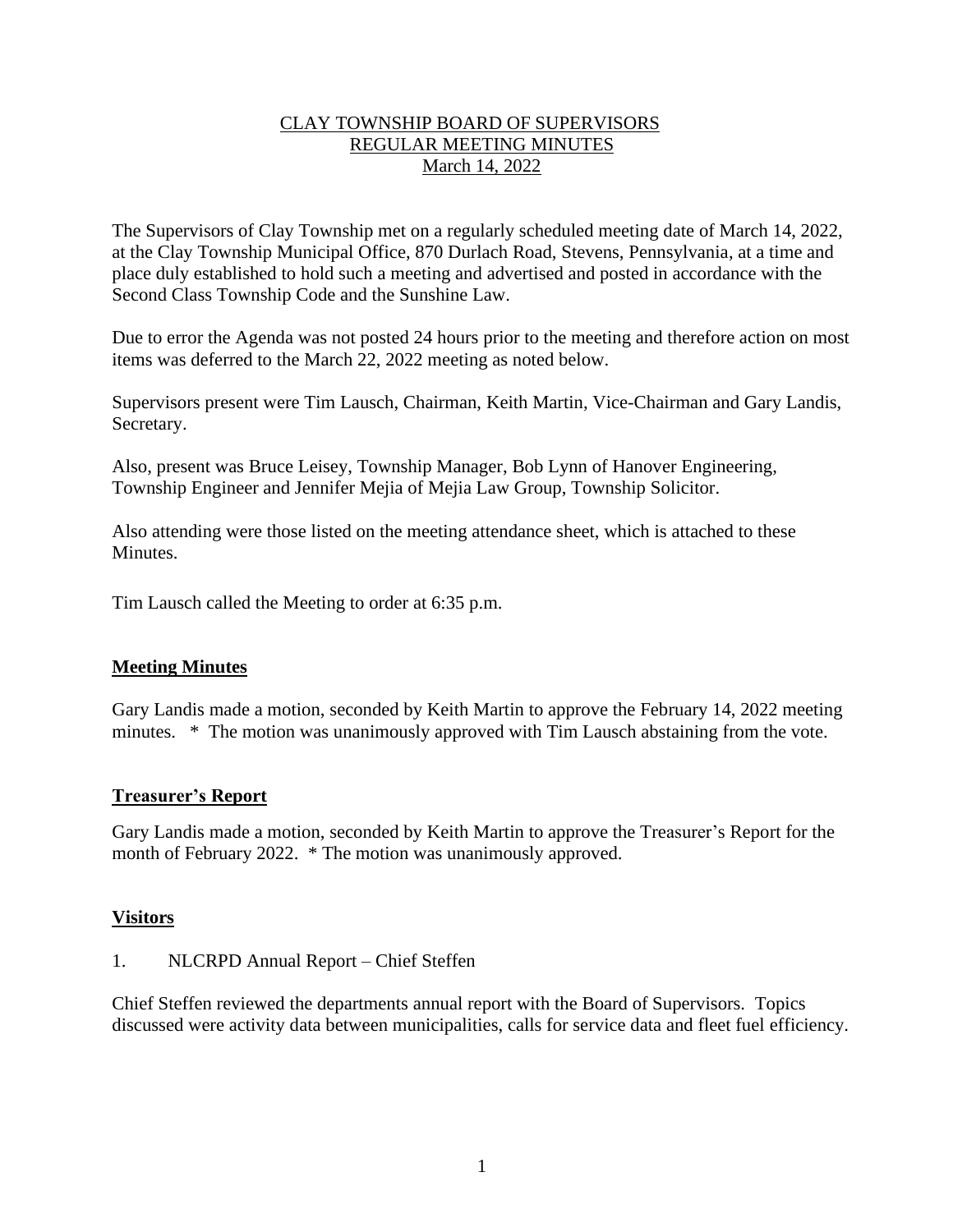### **Engineer's Report**

1. First Response Team of America – Escrow Release Request and As Built Plan Approval The Board of Supervisors reviewed the Hanover Engineering letter dated 2/23/22. After discussion, it was decided to table a decision until the 3/22/22 meeting.

2. Tom Zartman Jr – Request for Modification of Stormwater Ordinance

Mr. Zartman is requesting a modification of the Stormwater Ordinance to construct a 60' X 120' (7,200 sq ft) high tunnel structure which will exceed the 25% impervious area limitation.

After discussion, it was decided to table a decision until the 3/22/22 meeting.

3. Stephen Martin – Escrow Release and As Built Plan Approval

Township Staff reviewed the request with the Board of Supervisors.

After discussion, it was decided to table a decision until the 3/22/22 meeting.

### **Old Business**

None

### **New Business**

1. Appoint Recreation Board Member

There was discussion on appointing Earl Stauffer, Weidmansville Road to the Rec Board.

After discussion, it was decided to table a decision until the 3/22/22 meeting.

2. Authorize Attendance at LCATS Meeting March 29, 2022

After discussion, Gary Landis, Keith Martin, Bruce Leisey and Tim Lausch expressed interest in attending the meeting.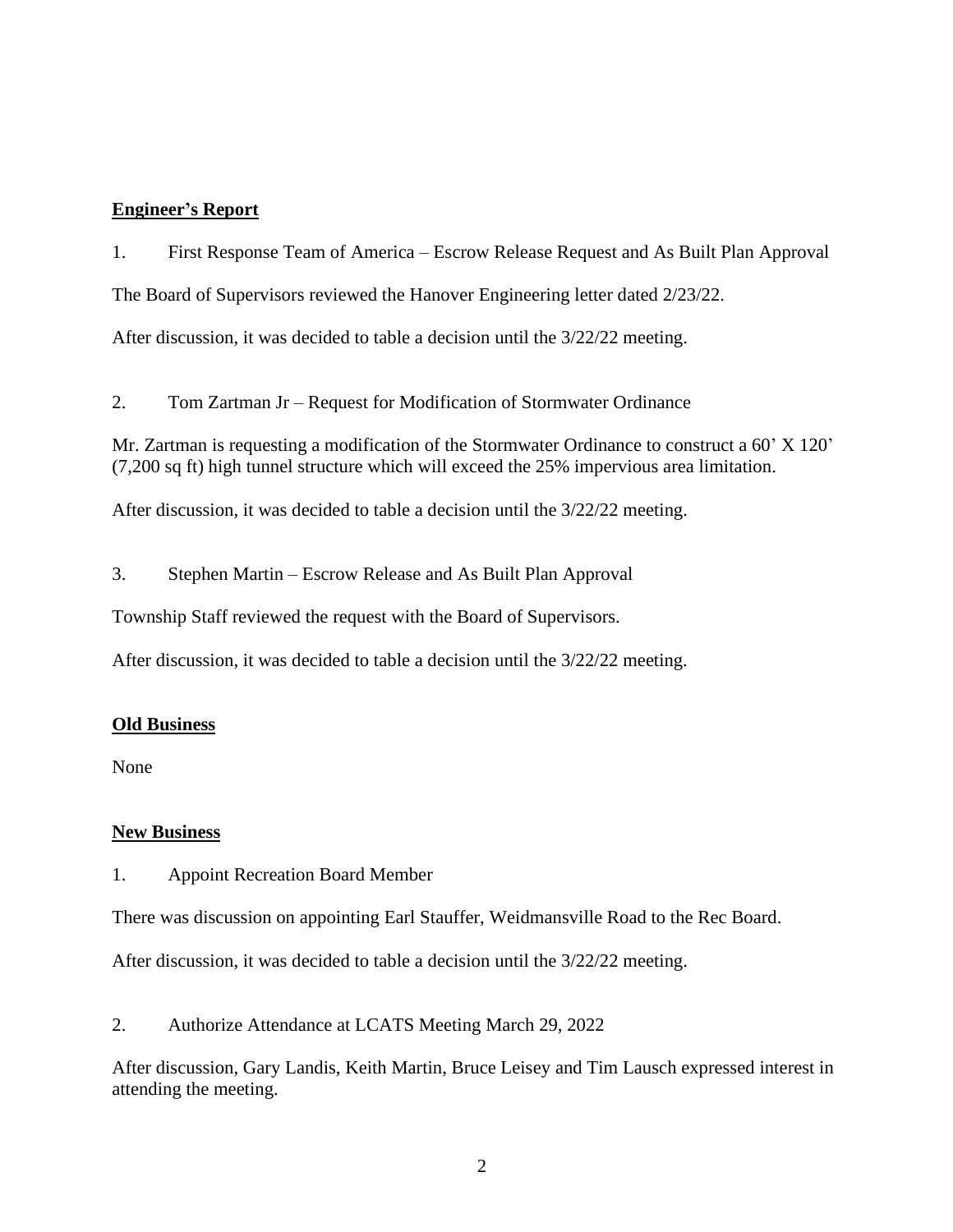3. Approval of Lawn Maintenance Proposal

Bruce Leisey reviewed the proposal with the Board of Supervisors.

After discussion, it was decided to table a decision until the 3/22/22 meeting.

4. Authorize DMTA Fire Police to Assist with the Penryn Fire Co Mud Sale

Bruce Leisey reviewed the request with the Board of Supervisors. Because the event is on 3/19/22 and the next Board of Supervisors meeting isn't until 3/22/22 a decision was made on the request.

Keith Martin made a motion, seconded by Gary Landis to authorize the DMTA Fire Police to provide security, traffic and crowd control related to preparations for the Penryn Fire Company Mud Sale. \* The motion was unanimously approved.

5. Approve 2021 Municipal Wasteload Management Report for Hopeland Sewer Plant

Township Staff reviewed the report with the Board of Supervisors.

After discussion, it was decided to table a decision until the 3/22/22 meeting.

6. Approve Attendance at 2022 PSATS Conference on April  $24<sup>th</sup> - 27$ th

After discussion, the Board of Supervisors asked Bruce Leisey to formulate a listing of all interested attendees for approval at the 3/22/22 meeting.

7. Approve and Execute Lancaster County Conservation District MOU

Township Staff reviewed the MOU with the Board of Supervisors.

After discussion, it was decided to table a decision until the 3/22/22 meeting.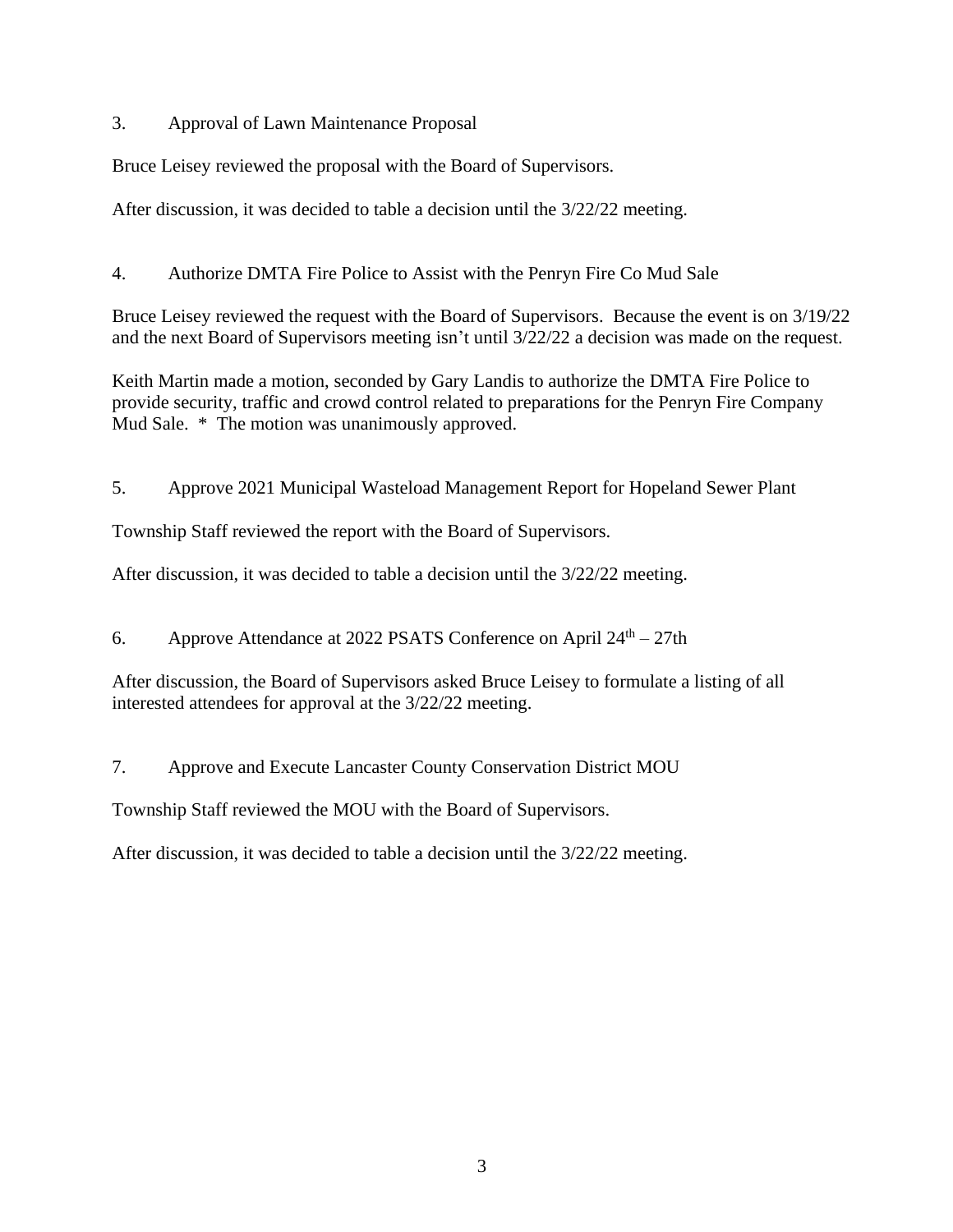#### **Executive Session**

Keith Martin made a motion, seconded by Gary Landis to enter into Executive Session at 8:30 PM to discuss personnel issues and potential litigation. \* The motion was unanimously approved.

Gary Landis made a motion, seconded by Keith Martin to exit Executive Session at 10:00 PM. \* The motion was unanimously approved.

There was discussion on personnel issues and numerous Notice of Violations of the Property Maintenance Code. There was also discussion on the YWAM Zoning Hearing Decision appeal.

No action was taken.

### **Bills to be Paid**

#### General Fund

Gary Landis made a motion, seconded by Keith Martin, to approve the General Fund bills totaling \$45,586.48 for the month of February. \* The motion was approved unanimously.

#### Rec Fund

Gary Landis made a motion, seconded by Keith Martin, to approve the Recreation Fund bills totaling \$2,939.29 for the month of February. \* The motion was approved unanimously.

#### Sewer Fund

Gary Landis made a motion, seconded by Keith Martin, to approve the Sewer Fund bills totaling \$5,028.28 for the month of February.  $*$  The motion was approved unanimously.

### **Reports for the Month**

- 1. Chief of Police / Police Department
- 2. Fire Companies / Ambulance
- 3. Planning Commission Minutes
- 4. Solicitor's Report
- 5. Engineer's Report
- 6. Manager's Report
- 7. Road Master's Report
- 8. Zoning Officer's Report